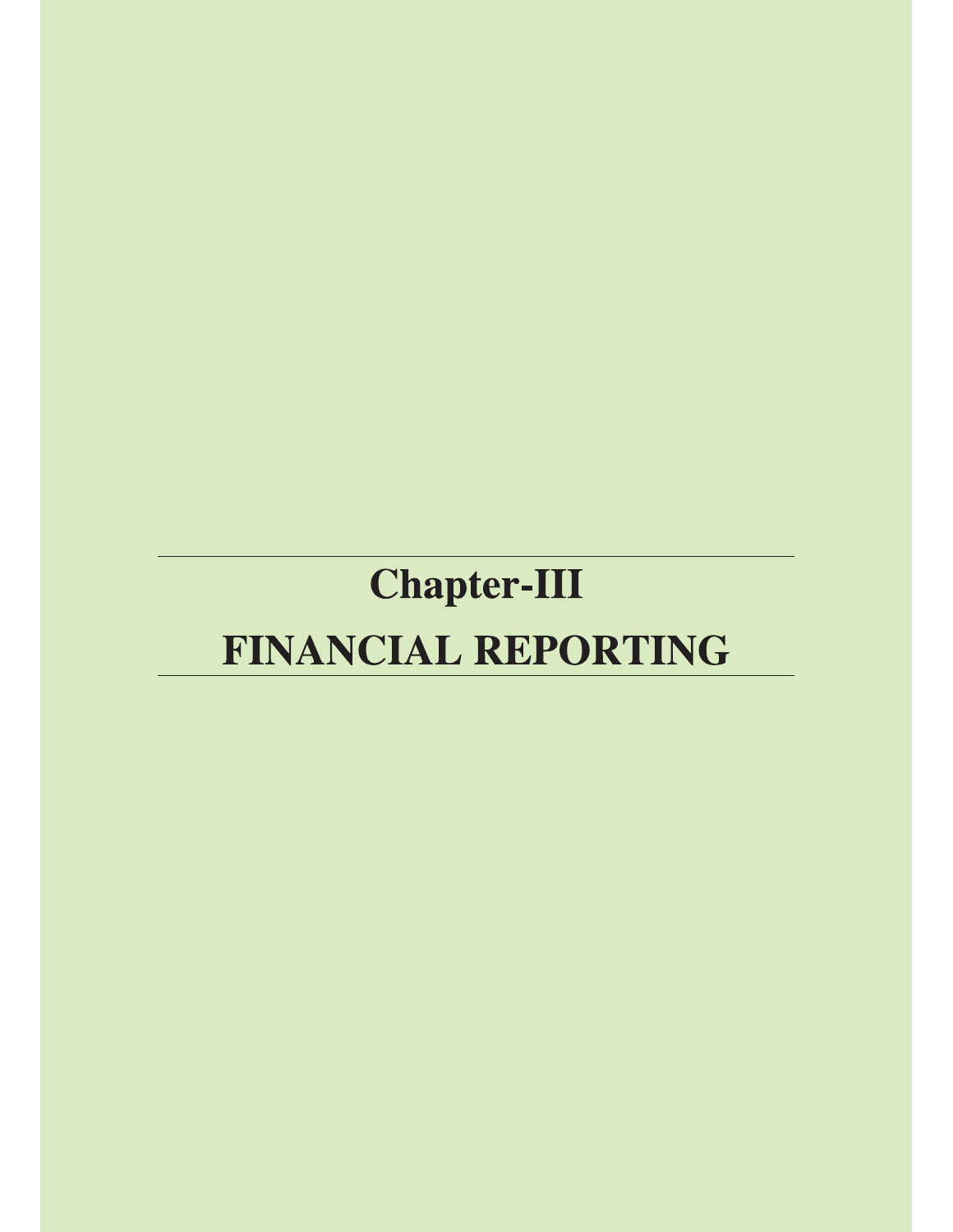# **CHAPTER III**

# **Financial Reporting**

A sound internal financial reporting system with relevant and reliable information significantly contributes to efficient and effective governance by the State Government. Compliance with financial rules, procedures and directives as well as the timeliness and quality of reporting on the status of such compliances is one of the attributes of good governance. The reports on compliance and controls, if effective and operational, assist the State Government in meeting its basic stewardship responsibilities, including strategic planning and decision-making. This Chapter provides an overview and status of the State Government's compliance with various financial rules, procedures and directives during the year 2011-12.

# **3.1 Delay in furnishing Utilisation Certificates**

As per Rule 182 of the Madhya Pradesh Financial Code Vol. I, in case of an annual or a non-recurring conditional grant, the Departmental Officer on whose signature or counter signature the Grant-in-aid bill was drawn, shall furnish the Utilisation Certificates (UCs) to the Accountant General on or before 30 September of the year following that to which the grant related.

The position of outstanding UCs against Grants-in-aid sanctioned to various Departments up to 2011-12 is given in **Table 3.1**.

| Year            | <b>Number of UCs awaited</b> | <b>Amount involved</b>      |  |
|-----------------|------------------------------|-----------------------------|--|
|                 |                              | $(\overline{\xi}$ in crore) |  |
| Up to $2009-10$ | 35761                        | 17,733.88                   |  |
| 2010-11         | 2888                         | 6,760.54                    |  |
| 2011-12         | 1756                         | 6.923.30                    |  |
| <b>Total</b>    | 40405                        | 31,417.72                   |  |

**Table 3.1: Year-wise position of outstanding Utilisation Certificates** 

 *(Source : Finance Accounts 2011-12)*

Thus, as on 31 March 2012, 40405 UCs for an aggregate amount of ` 31,417.72 crore were outstanding in respect of 37 Departments involving 47 Major Heads. The details are given in **Appendix 3.1.** The large pendency in submission of UCs were mainly in respect of Urban Administration ( $\bar{\tau}$  10,406) crore), Rural Development ( $\bar{\tau}$  5,985 crore), Food and Civil Supplies ( $\bar{\tau}$  4,430 crore), School Education ( $\bar{\tau}$  3,189 crore) and Housing and Environment  $(\overline{\mathfrak{F}} 2,468$  crore) Departments.

Non-submission of UCs in time indicates lack of monitoring of utilisation of grants by the Departments and could result in misutilisation of the Grants.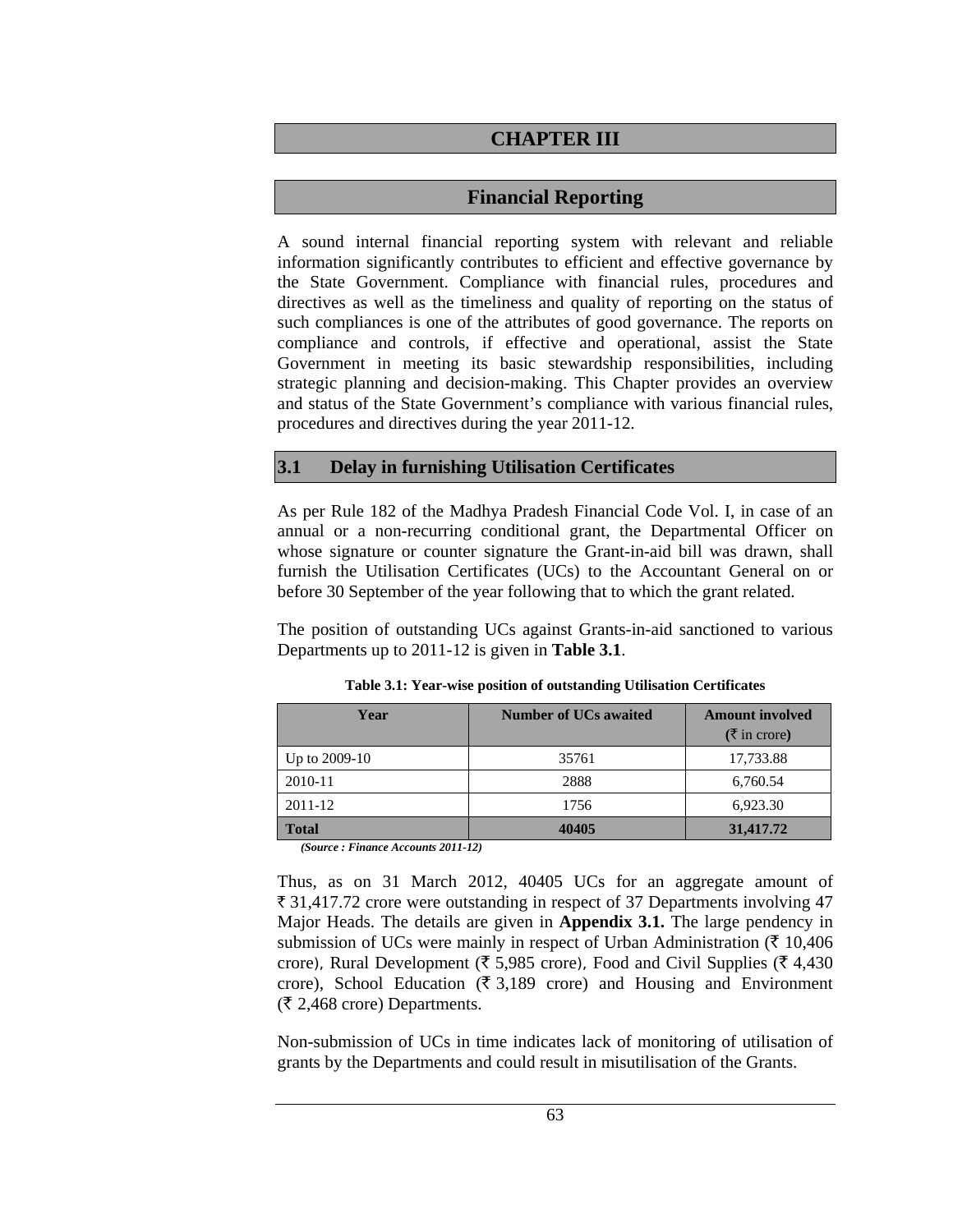## **3.2 Delay in Submission of Accounts/Audit Reports of Autonomous Bodies**

The State Government has set up several autonomous bodies (ABs) in the fields of Agriculture, Housing, Labour Welfare, Urban Development, etc. The audit of accounts of 48 ABs in the State has been entrusted to the Comptroller and Auditor General of India. The status of entrustment of audit, rendering of accounts to Audit, issuance of Separate Audit Reports and their placement in the Legislature is indicated in **Appendix 3.2**. Separate Audit Reports of three ABs were yet to be placed before the State Legislature as detailed in **Table 3.2**.

| <b>Name of the Autonomous Body</b>                        | Year(s) for which Separate<br>Audit<br>Reports are yet to be placed before the<br><b>State Legislature</b> |  |  |
|-----------------------------------------------------------|------------------------------------------------------------------------------------------------------------|--|--|
| M.P. Housing Board, Bhopal                                | 2004-05 to 2006-07                                                                                         |  |  |
| M.P. Khadi and Village Industries Board,<br><b>Bhopal</b> | 2005-06 and 2006-07                                                                                        |  |  |
| M.P. Human Rights Commission, Bhopal                      | 2009-10                                                                                                    |  |  |

**Table 3.2: Delays in tabling of Separate Audit Reports** 

Out of 48 ABs, 44 ABs (serial no. 5 to 48 of **Appendix 3.2**) did not submit their accounts since the inception of the AB (1997-98 to 2006-07) even after lapse of five to 13 years and three ABs (serial no. 2 to 4 of **Appendix 3.2**) submitted their accounts for the years 2003-04 to 2010-11 with a delay of nine to 84 months. Correspondence with the units and the Administrative Departments is going on for submission of accounts.

The inordinate delay in submission of accounts and presentation of the reports to the State Legislature results in delayed scrutiny of the functioning of these bodies, where Government investments are made. This is fraught with the risk of fraud and leakage of funds. Further, it also delays the initiation of necessary remedial action.

### **3.3 Misappropriation, Losses, Defalcations etc.**

Rule 22(1) of the Madhya Pradesh Financial Code Vol. I states that any loss of public money, caused by defalcation or otherwise, should be immediately reported to the Accountant General, even when such loss has been made good by the party responsible for it.

The State Government reported 3111 cases of misappropriation, losses, defalcation, etc., involving Government money amounting to  $\bar{\tau}$  46.25 crore up to the period March 2012 on which final action was pending. A large number of cases amounting to  $\bar{\tau}$  27.78 crore and  $\bar{\tau}$  13.79 crore were pending for recovery/regularisation against the School Education and Forestry and Wild Life Departments respectively. The Department-wise break up of pending cases of misappropriation, losses, defalcations etc. and write-offs for 2011-12 and their age-wise analysis is given in **Appendix 3.3** and **Appendix 3.4.**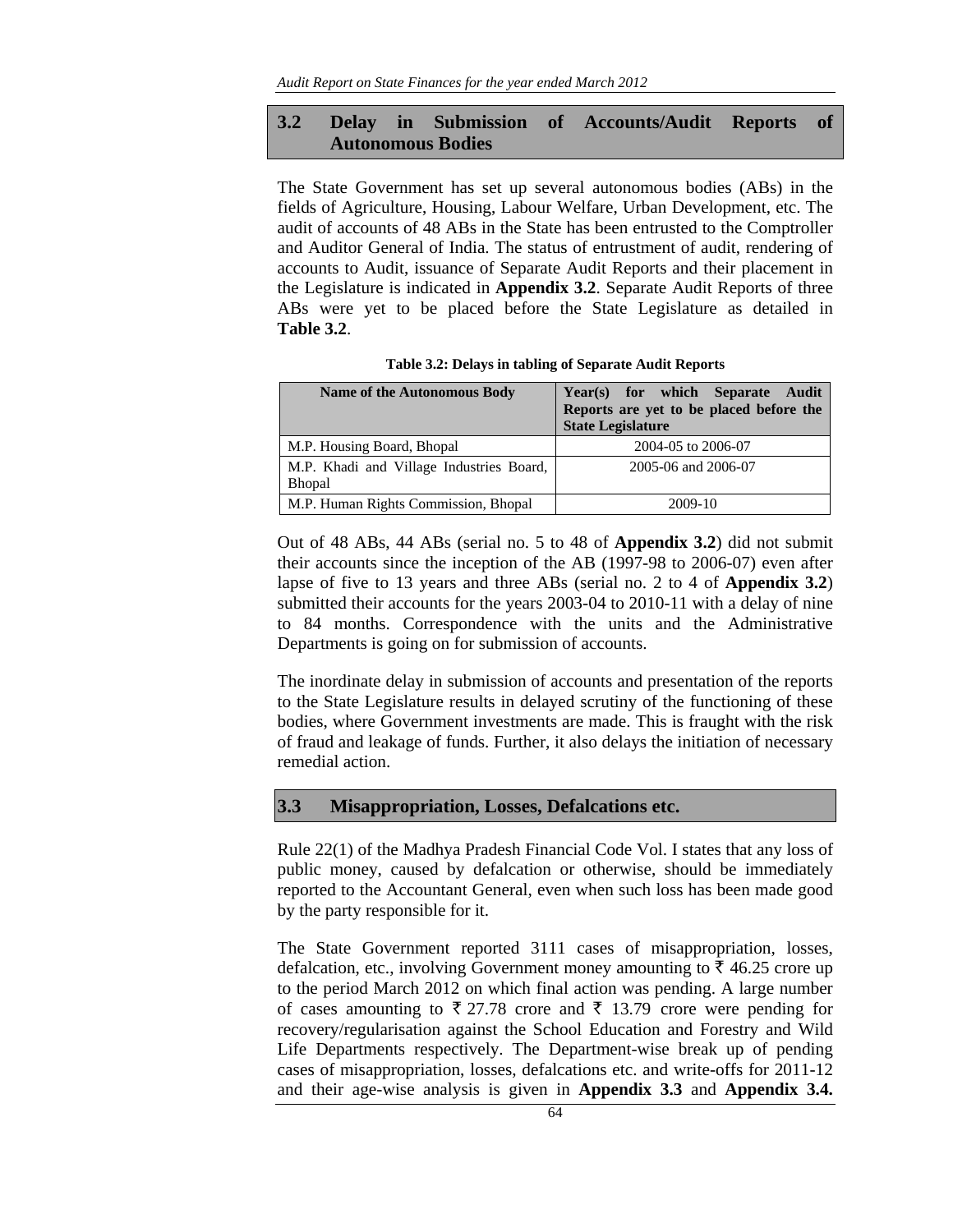Department/category-wise details of nature of these cases are given in **Appendix 3.5**. The age-profile of the pending cases and the number of cases pending in each category- theft and misappropriation/loss- as emerging from these Appendices are summarised in **Table 3.3.** 

| Age-profile of the pending cases |                           | Details of the pending cases  |                                       |                           |                                    |
|----------------------------------|---------------------------|-------------------------------|---------------------------------------|---------------------------|------------------------------------|
| Range<br>in years                | <b>Number</b><br>of cases | Amount<br>involved<br>( ₹ in) | Nature of the<br>case                 | <b>Number</b><br>of cases | Amount<br>involved<br>$(5 \infty)$ |
| $0 - 5$                          | 457                       | 32.63                         | Theft                                 | 214                       | 2.03                               |
| $5 - 10$                         | 468                       | 3.71                          |                                       |                           |                                    |
| $10 - 15$                        | 464                       | 4.70                          | Misappropriation/<br>Loss of material | 2897                      | 44.22                              |
| $15 - 20$                        | 422                       | 2.03                          |                                       |                           |                                    |
| $20 - 25$                        | 695                       | 1.67                          |                                       |                           |                                    |
| 25 &<br>above                    | 605                       | 1.51                          |                                       |                           |                                    |
| <b>Total</b>                     | 3111                      | 46.25                         | <b>Total</b>                          | 3111                      | 46.25                              |

**Table 3.3: Profile of Misappropriation, Losses, Defalcations, etc.** 

Further analysis indicated that the cases were outstanding owing to reasons listed in **Table 3.4**.

|  |  |  | Table 3.4: Reasons for Outstanding Cases of Misappropriation, Losses, Defalcations etc. |
|--|--|--|-----------------------------------------------------------------------------------------|
|--|--|--|-----------------------------------------------------------------------------------------|

| <b>Reasons for the delay/outstanding cases</b> |                                                  | <b>Number</b><br>of cases | Amount<br>in<br>crore) |
|------------------------------------------------|--------------------------------------------------|---------------------------|------------------------|
| (i)                                            | Awaiting departmental and criminal investigation | 3                         | 0.0038                 |
| (ii)                                           | Awaiting orders for recovery or write off        | 3108                      | 46.2498                |
|                                                | <b>Total</b>                                     | 3111                      | 46.25                  |

Thus, out of 3111 cases involving  $\bar{\tau}$  46.25 crore, 2186 cases (70.2 *per cent*) involving  $\bar{\tau}$  9.91 crore were pending for more than 10 years.

55 cases of losses involving an amount of  $\bar{\tau}$  10.84 lakh were written off during 2011-12 as detailed in **Appendix-3.4.**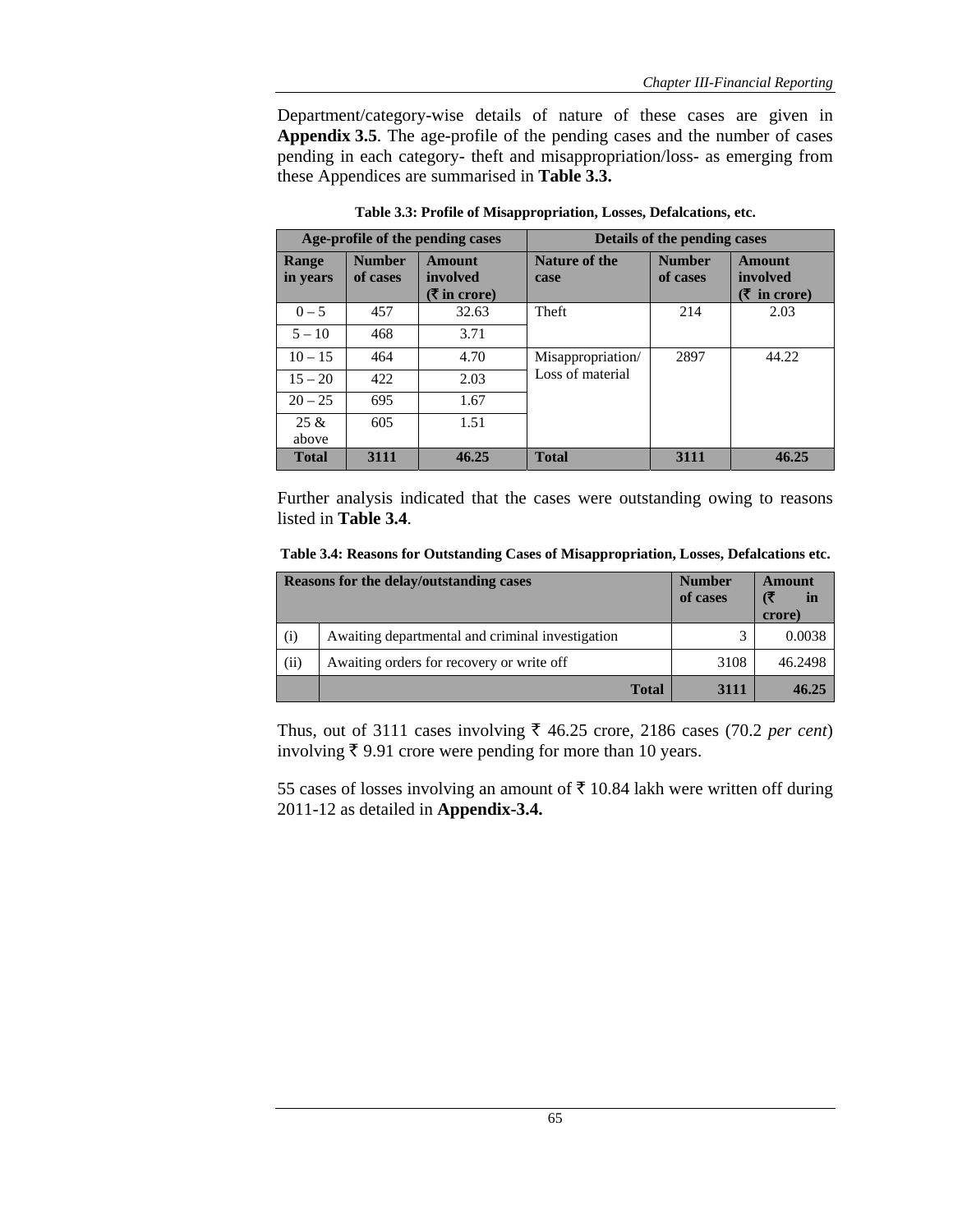## **3.4 Pendency in submission of DCC Bills, Non-reconciliation of Departmental figures and Non-adjustment of Temporary Advances**

### *3.4.1 Pendency in submission of Detailed Countersigned Contingent Bills against Abstract Contingent Bills*

As per Rule 313 of the Madhya Pradesh Treasury Code (MPTC), every Drawing and Disbursing Officer (DDO) has to certify in each Abstract Contingent (AC) bill that Detailed Countersigned Contingent (DCC) bills for all contingent charges drawn by him prior to the first of the current month have been forwarded to the respective Controlling Officers for countersignature and transmission to the Accountant General (A&E). However, the drawal of amounts by way of AC bills has been prohibited by the Finance Department, Government of Madhya Pradesh instructions (September 1999) for all the Departments except Sports and Youth Welfare Department (only for N.C.C.).

870 DCC bills aggregating to  $\bar{\tau}$  19.50 crore were pending at the end of 31 March 2012. The age-wise details in pendency in submission of DCC bills against AC bills are given in **Table 3.5.** 

| Table 3.5: AC bills outstanding for want of DCC bills for the year ending March 2012 |  |                                 |
|--------------------------------------------------------------------------------------|--|---------------------------------|
|                                                                                      |  | $(F_{\text{max}}^{\text{max}})$ |

|                 |                             | (х ш сгоге)               |
|-----------------|-----------------------------|---------------------------|
| Year            | No. of AC bills outstanding | <b>Amount outstanding</b> |
| Up to $2009-10$ | 792                         | 19.10                     |
| 2010-11         |                             | 0.35                      |
| $2011 - 12$     |                             | 0.05                      |
| <b>Total</b>    | 870                         | 19.50                     |

*(Source : Finance Accounts 2011-12)* 

Department-wise pending DCC bills for the years up to 2011-12 is detailed in **Appendix 3.6.** 

#### *3.4.2 Reconciliation of Receipts and Expenditure*

According to Para 24.9.3 of the Madhya Pradesh Budget Manual (MPBM), Budget Controlling Officers (BCOs) are responsible for reconciliation of accounts maintained by them with those appearing in the Accountant General (A&E)'s books and for identifying and correcting misclassifications. Even though non-reconciliation of departmental figures is pointed out regularly in our Audit Reports, lapses on the part of Controlling Officers in this regard continued to persist during 2011-12.

We observed that against the total expenditure of  $\bar{\tau}$  77,513 crore during 2011-12, reconciliation was carried out by the Controlling Officers for ` 74,704.65 crore (96.38 *per cent*). Controlling Officers of five Departments did not reconcile expenditure amounting to  $\bar{\tau}$  2,808.35 crore as of March 2012. Out of these, Controlling Officers of two Departments *viz.,* Education (Public Instructions) and Social Welfare had not reconciled expenditure aggregating ` 2,802.45 crore (99.8 *per cent* of the total unreconciled expenditure) as detailed in **Table 3.6**.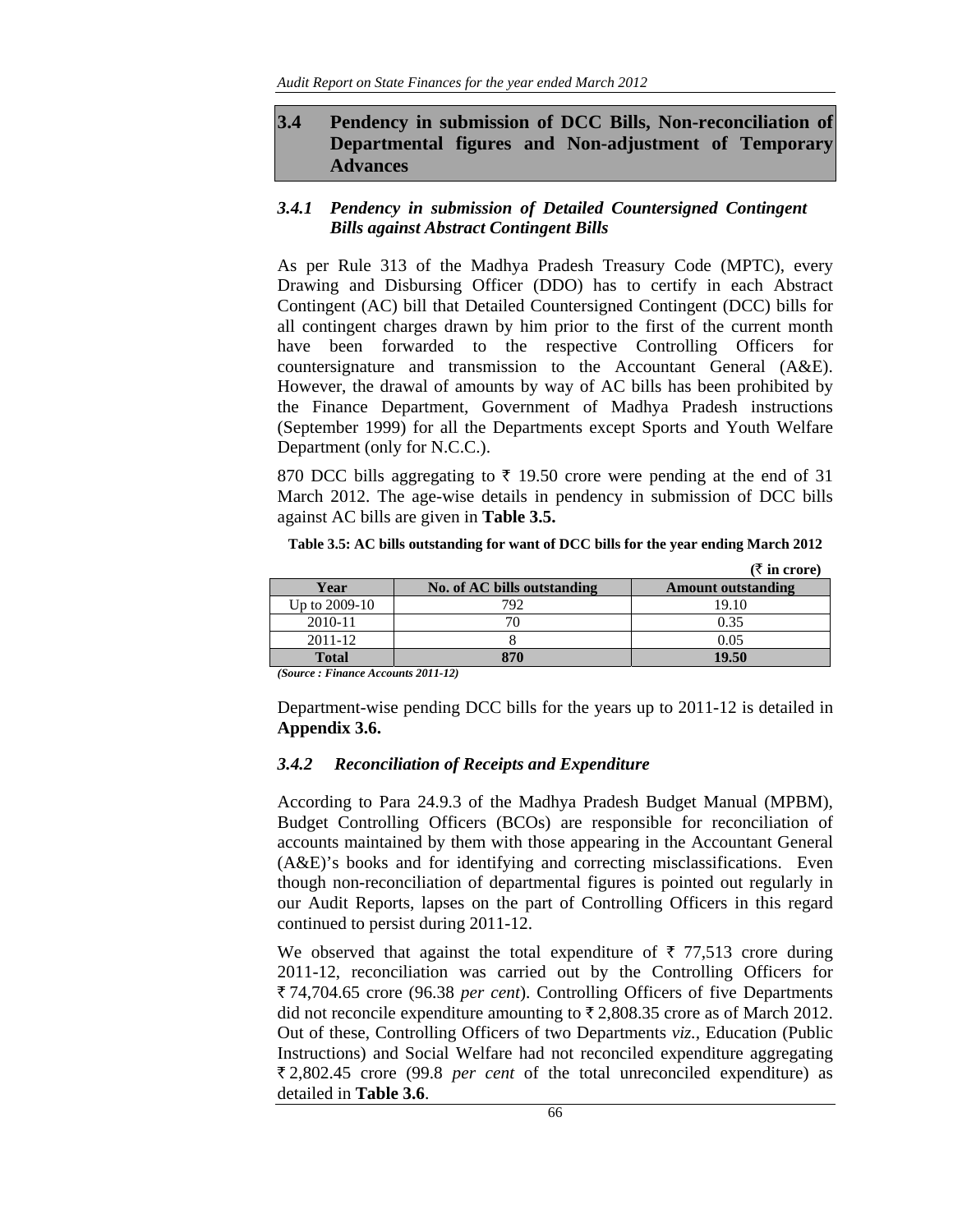**(**` **in crore)** 

| Table 3.6: List of Controlling Officers under whom amounts exceeding       |  |
|----------------------------------------------------------------------------|--|
| $\bar{\tau}$ 10 crore in each case remained un-reconciled during 2011-2012 |  |

|     |                                                | (а ш сгоге)       |
|-----|------------------------------------------------|-------------------|
| SI. | <b>Controlling Officers</b>                    | <b>Amount not</b> |
| No. |                                                | reconciled        |
|     | Commissioner, Public Instructions, M.P. Bhopal | 1.918.45          |
|     | Director, Social Welfare                       | 884.00            |
|     | <b>Total</b>                                   | 2.802.45          |

*(Source: Information furnished by AG (A&E)-I, M.P.)* 

All DDOs are required to reconcile the receipts of the Government with the figures accounted for by the Accountant General. Such reconciliation had been completed for  $\bar{\tau}$  1,036 crore (1.44 *per cent* only) against the total non-debt receipt of  $\bar{\xi}$  71,753 crore of the Government during the year 2011-12. Nonreconciliation of expenditure and receipts by the controlling officers indicated deficient financial management.

#### *3.4.3 Non-adjustment of Temporary Advances*

Drawing and Disbursing Officers (DDOs) draw temporary advances for the purpose of meeting contingent expenditure either on the authority of standing orders or specific sanctions of the State Government. According to the Finance Department's instruction (October 2001), temporary advances taken by Government employees for tours or contingent expenditure should be adjusted within three months from the date of drawal of advance or by the end of the financial year, whichever is earlier, failing which interest as per the interest rate on fixed deposits of State Bank of India should be charged from the responsible employee/officer.

Information available in our Inspection Reports of audited units of DDOs and data furnished by various Departments (to the extent available) revealed that as of 31 March 2012, 5239 cases of advances aggregating  $\bar{\tau}$  498.90 crore were pending for adjustment by 138 DDOs in their records. Reasons for nonadjustment of temporary advances had not been intimated by the concerned Departments. Age-wise analysis of advances pending is given in **Table 3.7.** 

| SI.<br>No. | <b>Pendency</b>                             | No. of cases | Amount<br>$(\bar{\tau}$ in crore) |
|------------|---------------------------------------------|--------------|-----------------------------------|
|            | More than 10 years                          | 1448         | 1.88                              |
| 2          | More than five years upto 10 years          | 1261         | 11.90                             |
| 3          | More than one year but less than five years | 1472         | 105.19                            |
|            | Less than one year                          | 1058         | 379.93                            |
|            | <b>Total</b>                                |              | 498.90                            |

**Table 3.7: Age-wise analysis of cases of advances pending** 

As may be seen from the above Table, more than 27 per cent of the cases are more than 10 years old and thus, the possibility of their recovery appears to be remote. Non-recovery of advances indicated absence of effective internal controls in the concerned Departments.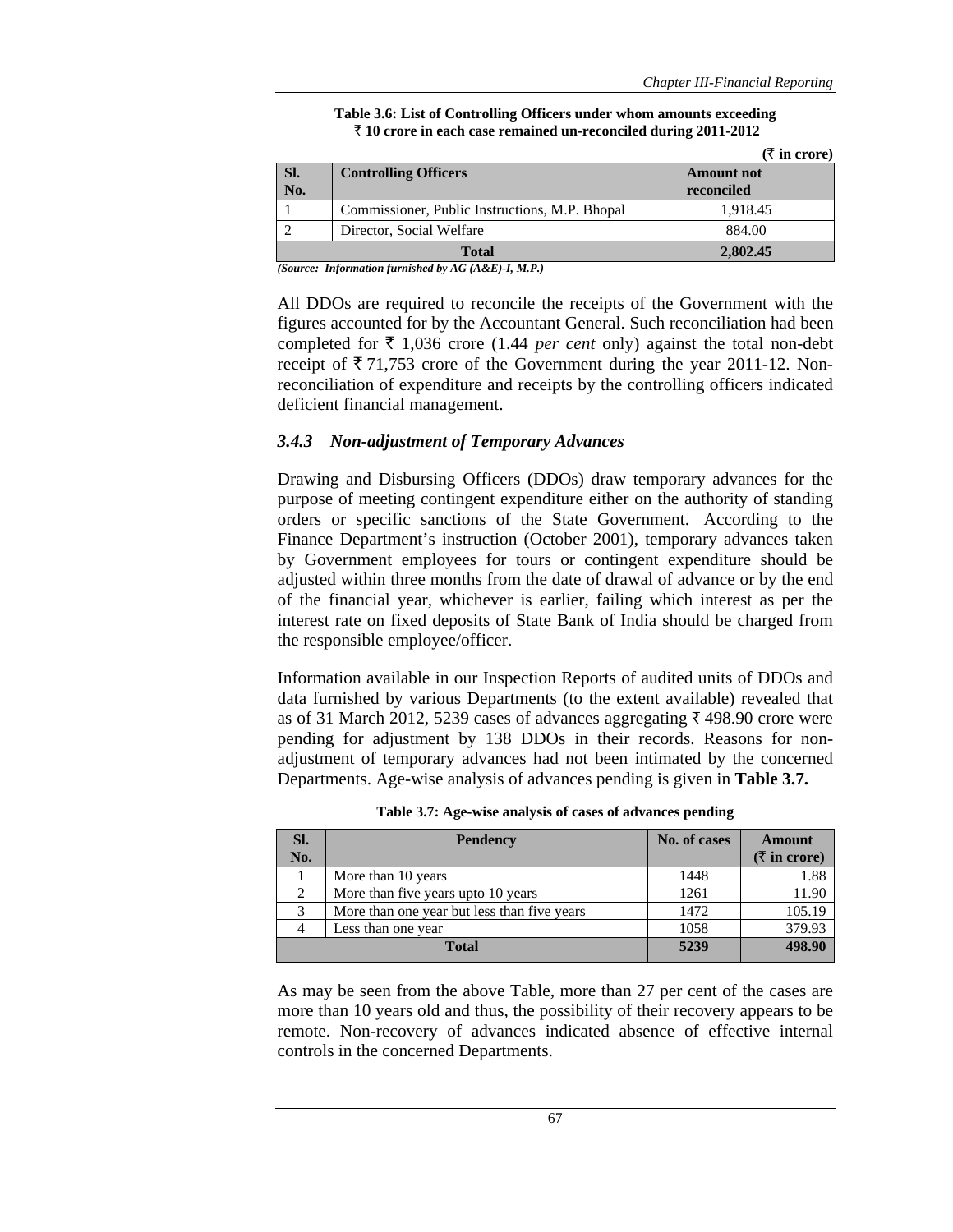## *3.4.4 Delay in Rendition of Accounts*

As per Sub Rule 36 of MPTC, monthly accounts should be submitted by the Treasury Officer/Department to the Accountant General (A&E) on the first day of the next month (fifth day of the next month for March).

We observed that there was an average delay of six to ten days in rendition of accounts by the Treasury, Public Works Divisions and Forest Divisions to the Accountant General (A&E). Timely rendition of accounts may be ensured by the Treasury as well as the concerned departments to avoid delay in compilation of accounts.

## **3.5 Personal Deposit Accounts**

As per provisions of the MPTC Part I Sub-Rule 543, Personal Deposit (PD) accounts can be created in the Public Account by debit to the Consolidated Fund of the State and should be closed at the end of the financial year by minus debit to the relevant service heads. No PD account is to be continued without the approval of the Finance Department.

- ¾ As on 1 April 2011, there were 765 PD accounts having balance of  $\bar{\xi}$  2,003.45 crore. During the year 2011-12, 128 PD accounts (involving  $\bar{\xi}$  3.93 crore) were opened and seven PD accounts (involving  $\bar{\xi}$  0.08 crore) were closed. Thus, there were 886 PD accounts having closing balance aggregating  $\overline{\tau}$  2,007.30 crore as on 31 March 2012. The closing balance in the PD accounts indicated that the administrators had not followed the aforesaid provisions of MPTC Part I.
- $\triangleright$  Our test check of records (July 2012) of the Director, Medicine Cell (*Aushadhi Prakosth*), Bhopal under the Public Health and Family Welfare Department revealed that PD Account no.37 was opened (January 2008) in favour of the Director, Medicine Cell under the New Medicine Purchase Policy for the purpose of purchasing medicines and continued up to 2012-13. The PD account having balances of  $\bar{\tau}$  17.91 crore as on 31 March 2012 was not closed at the end of the financial year by minus debit to the relevant service heads. The Department stated (July 2012) that permission for continuance of PD account up to 2012-13 was given on 30 June 2012. The fact remains that permission for continuance of PD account should have been obtained before closing of the financial year (31 March 2012) and thus, the provisions of rule 543 of MPTC Volume I were not adhered to.

The matter was referred to the Government (August 2012 and November 2012); their reply had not been received (November 2012).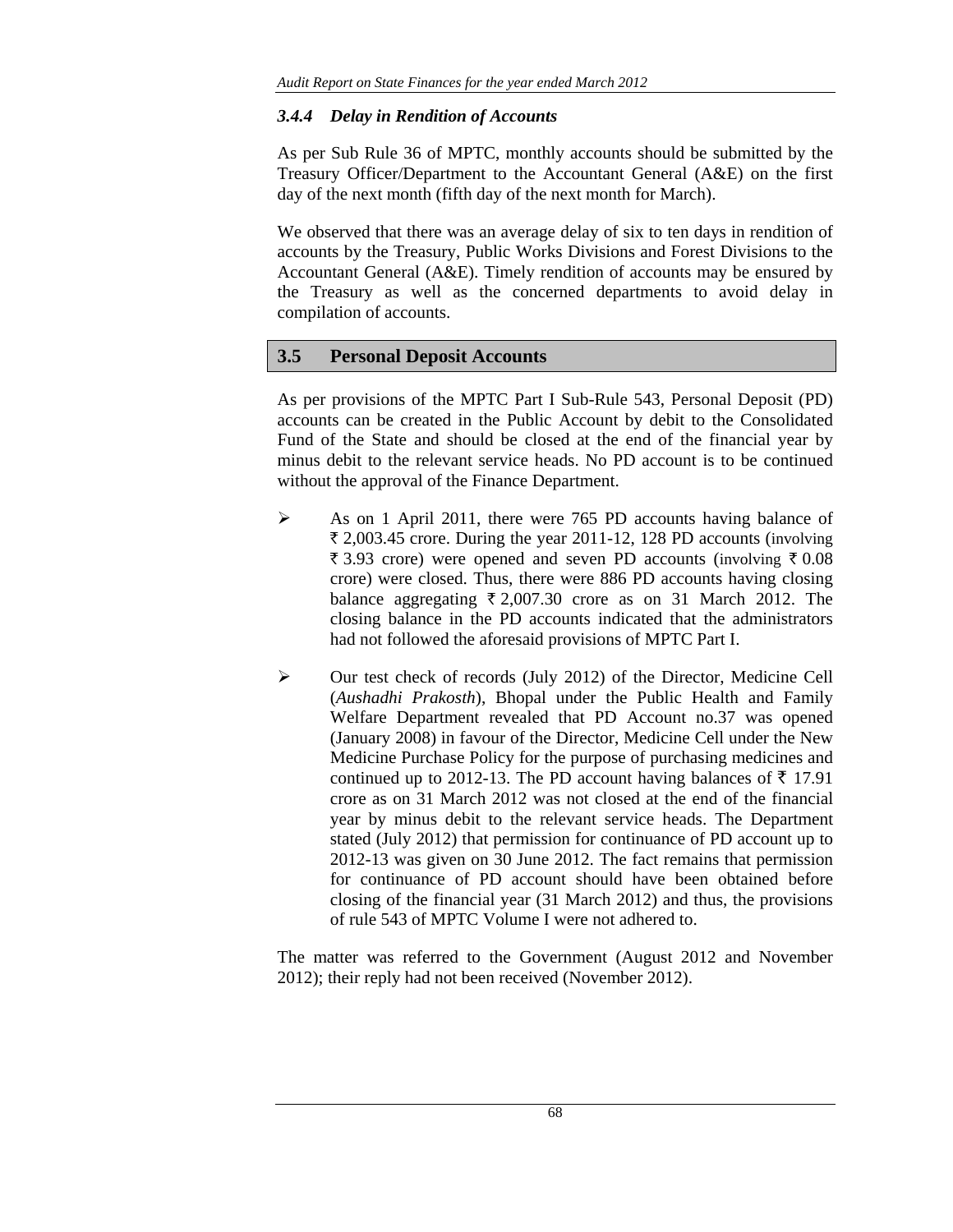## **3.6 Non-utilisation of Grants-in-Aid for State Specific needs recommended by the Thirteenth Finance Commission and parking of funds in Civil Deposit**

During 2011-12 Grants-in-aid amounting to ₹ 102.87 crore<sup>1</sup> on account of Thirteenth Finance Commission Award was received by the Public Health and Family Welfare ( $\bar{\xi}$  68.00 crore) and Culture ( $\bar{\xi}$  34.87 crore) Departments.

As per Madhya Pradesh Treasury Code (MPTC) Part 1 Sub Rule 284, no money should be drawn from the Treasury unless it is required for immediate disbursement. During test check of records of the following Departments we noticed that the grants received were not utilised/parked in Civil Deposits.

**(i)** *Public Health and Family Welfare Department*: Our test check (July 2012) of records of the Director, Health Services, Bhopal and Appropriation Accounts for the year 2011-12 revealed that under the scheme 4210-01-110-1301 to 1303 Central Finance Commission (General/TSP/SCSP)-6453 Strengthening of Health Infrastructure, budget provision of  $\bar{\tau}$  62.50 crore was made under Grant no.19 (General:  $\bar{\xi}$  40.65 crore), Grant no.41 (Tribal Area Sub Plan:  $\bar{\xi}$  12.50 crore) and Grant no. 64 (Scheduled Caste Sub Plan:  $\bar{\tau}$  9.35 crore), approval for which was received on 2 March 2012 from the GOI. Out of this, an expenditure of only  $\bar{\tau}$  13.42 crore was incurred, which included  $\bar{\tau}$  4.06 crore transferred to 8443-Civil Deposits-800-Other Deposits on 31 March 2012 by exhibiting it as final expenditure in the accounts,  $\bar{\xi}$  48.17 crore was surrendered during the year and  $\bar{\xi}$  0.91 lakh lapsed. This resulted in actual utilisation of only  $\bar{\tau}$  9.36 crore (15) *per cent* of the provision) during the year indicating lack of control over expenditure by the Department.

> The matter was referred to the Government (August 2012 and November 2012); their reply had not been received (November 2012).

**(ii)** *Culture Department*: Our test check (July 2012) of records of the Commissioner, Archaeological Records and Museum, Bhopal and Appropriation Accounts for 2011-12 revealed that the GOI approved (30 March 2012) Grants-in-aid of  $\overline{\xi}$  34.87 crore for Conservation, Development and management of heritage sites for the year 2011-12. In Grant no.26- Culture under the scheme 2205-800-1301-Central Finance Commission (General)-6464-Development and maintenance works etc. of monuments and museums, an expenditure of  $\bar{\tau}$  36.69 crore was incurred which included  $\bar{\tau}$  34.87 crore received from GOI and transferred to 8443-Civil Deposits-800-Other Deposits on 31 March 2012 by exhibiting the same as final expenditure in the accounts, which was still lying unutilised (July 2012).

*<sup>1</sup> Health Infrastructure:* ` *62.50 crore and Conservation, Development, Management of Heritage*  sites: ₹34.87 crore and Upgradation of MTH Hospital, Indore: ₹5.50 crore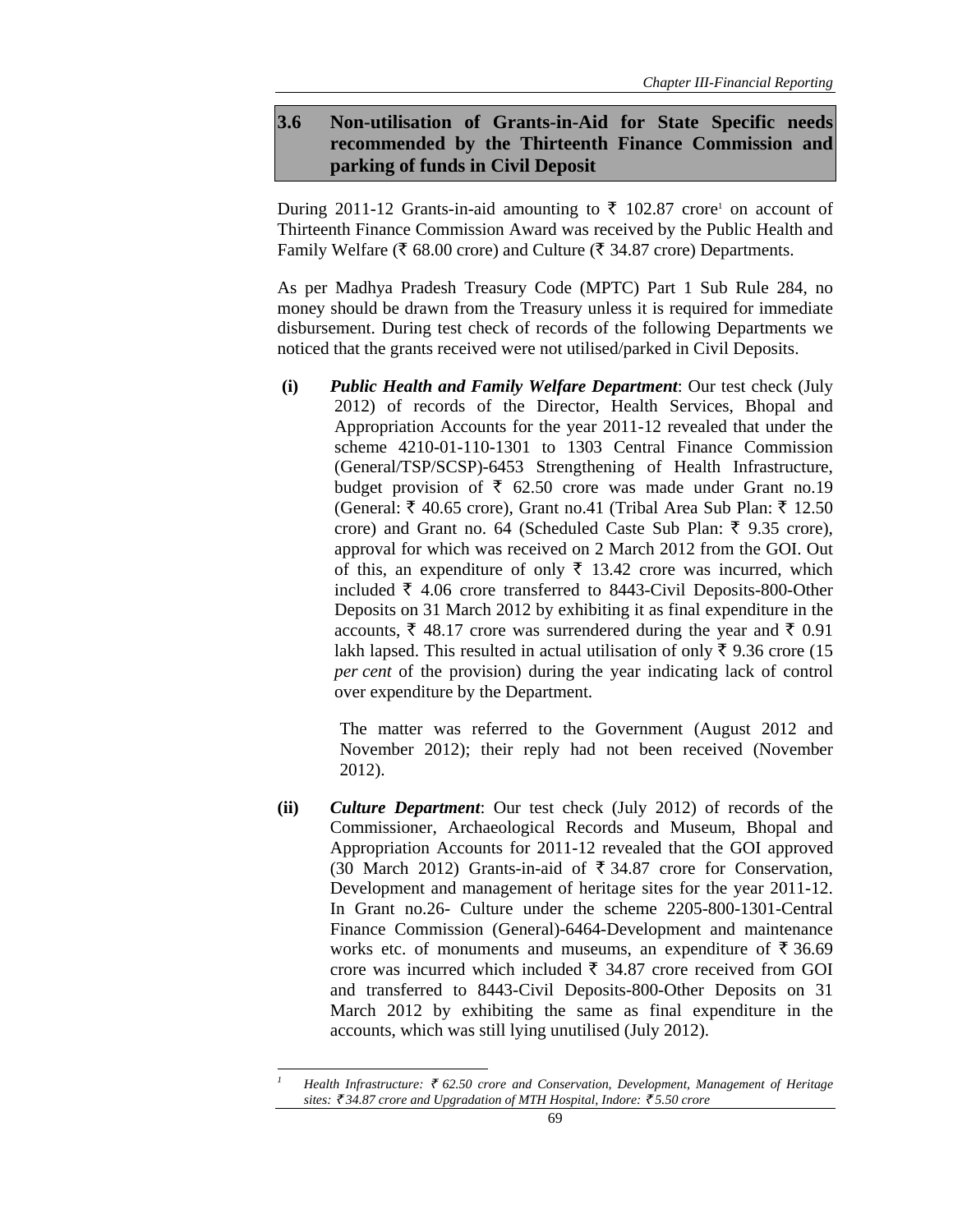The Department stated (July 2012) that funds were received on the last day of the financial year and could not be utilised during 2011-12. A proposal for release of fund from the Civil Deposit head as per work plan for 2011-12 was sent to the Finance Department (July 2012). The fact remains that the provisions of sub rule 284 of MPTC Part I which states that no money should be drawn from the treasury unless it is required for immediate disbursement were not adhered to as the funds were drawn without immediate requirement and were lying unutilised up to July 2012.

The matter was referred to the Government (August 2012 and November 2012); their reply had not been received (November 2012).

# **3.7 Conclusion**

The Government compliance with various rules and Financial Procedures was deficient. 40405 Utilisation Certificates in respect of grants for an aggregate amount of  $\bar{\tau}$  31,418 crore were awaited from the grant sanctioning authorities, indicating lack of proper monitoring by the Departments in the utilisation of grants. There were delays of nine months and above in submission of accounts by 47 autonomous bodies, affecting their transparency and accountability. The Government's compliance towards disposal of cases of losses, misappropriation, etc. amounting to  $\bar{\tau}$  46.25 crore was pending. Detailed Countersigned Contingent bills for an amount of  $\bar{\tau}$  19.50 crore against Abstract Contingent bills were awaited including  $\bar{\tau}$  19.10 crore for the period prior to 2010-11.  $\overline{\tau}$  2,007 crore was retained in 886 Personal Deposit Account as at the end of March 2012 in violation of the provisions of Madhya Pradesh Treasury Code. Non-reconciliation of expenditure amounting to  $\bar{\tau}$  2,808 crore in respect of Controlling Officers of five Departments was also noticed. All these deficiencies reflected lack of internal controls and ineffective governance in the Departments.

## **3.8 Recommendations**

- The Departments should ensure timely submission of Utilisation Certificates in respect of the grants released to the grantee institutions.
- Timely submission of accounts by Autonomous Bodies should be ensured.
- Departmental enquiries in all cases of misappropriations, losses, etc., should be expedited to bring the defaulters to book. Internal controls should be strengthened to prevent recurrence of such cases.